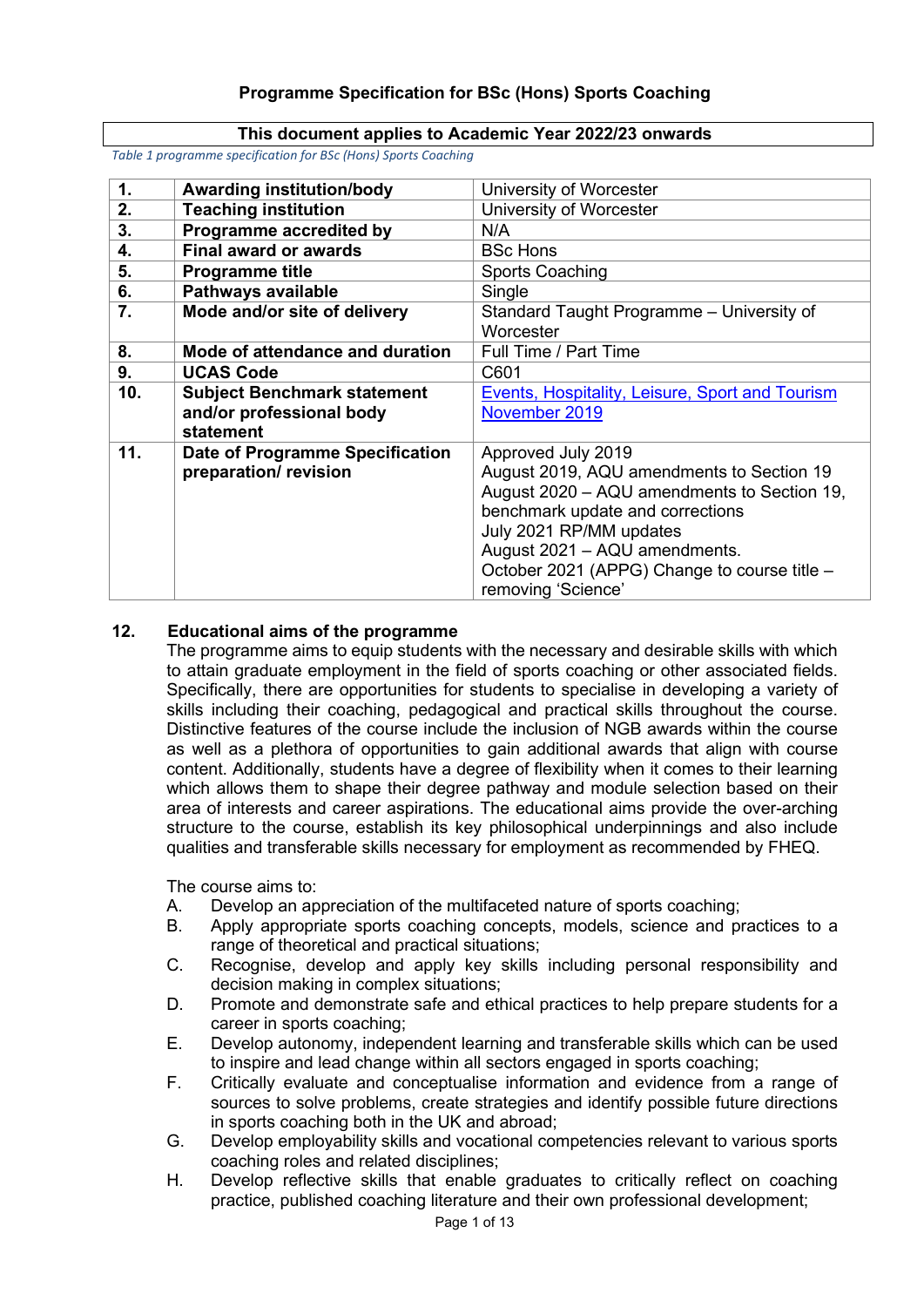I. Develop knowledge and understanding of international perspectives in sports coaching including knowledge of the government structures and policies that shape sport and sport coaching in the UK.

In addition to the educational aims, the programme has previously been redesigned to consider the principles set out by the Active Endorsement Scheme for Higher Education which is administered by SkillsActive in conjunction with the Chartered Institute for Management of Sports and Physical Activity (now CIMPSA). Furthermore, the redesign has also considered the latest HEI endorsement criteria as suggested by Sportscoach UK. It should be noted that the programme content is also guided by the International Council for Coaching Excellence (ICCE) Standards for Higher Education: Sport Coaching Bachelor Degrees (2016).

The rationale for this is to ensure that the course is current and relevant both to the curriculum and requirements of Higher Education, but also to the employment sector in which students would be aiming to gain employment. The eight principles identified by the Active Endorsement Scheme are considered to include pertinent skills required of a graduate from a sports coaching related degree and have helped informed the content of the mandatory modules for the sports coaching pathway.

The principles are summarised as follows:

- 1. Pedagogy of coaching practice including types of coaching methods and strategies, their application to sports coaching, methods of planning, periodization and setting objectives when delivery coaching sessions, making use of evaluation, reflection and self-analysis techniques within sports coaching.
- 2. Professional practice related skills which includes the nature of the coach athlete relationship, ethical and moral considerations when working as a coach, inclusive coaching related issues, guidelines and responsibilities that require consideration when working with a range of populations including children and vulnerable adults;
- 3. Physiological aspects of sports performance including different energy systems, influence of diet and nutrition on performance, the impact of the environment on performance.
- 4. Social psychological aspects of sports coaching including the effects of stress, anxiety and arousal on performance, techniques to enhance performance and an appreciation of the various perspectives and theories that underpin psychological behaviour relevant to sports coaching;
- 5. Analysis of sports performance including the knowledge of systems that can be used to analyse technical, tactical and strategic perspectives, utilising different systems to draw accurate conclusions that are relevant to the coaching process and be able to individually profile athletes to assess their strengths and weaknesses;
- 6. Biomechanical and Movement Analysis including functional skeletal and muscular anatomy, theories and laws of physical force, motion and momentum, modelling techniques and how to apply biomechanical principles to sports coaching practice;
- 7. Management and Development of Coaching to include the sports industry in the UK and the position of the coach within this industry, key policy and strategic documents and the structure and the system of sports coaching from an International perspective;
- 8. Research skills to include qualitative and quantitative methods of enquiry, ethics associated with research and methods and techniques that can be used to undertake a significant piece of independent research.

It should be noted that all of the aforementioned aims are crucial in providing the overarching structure of the programme and setting the general tone, or philosophy. This means that these aims can be both *explicitly* dealt with in modules, whilst at other times they are *implicitly* referred to in the modules.

## **13. Intended learning outcomes and learning, teaching and assessment methods**

The course provides opportunities for students to develop and demonstrate knowledge, understanding, skills, qualities and other relevant attributes. The following learning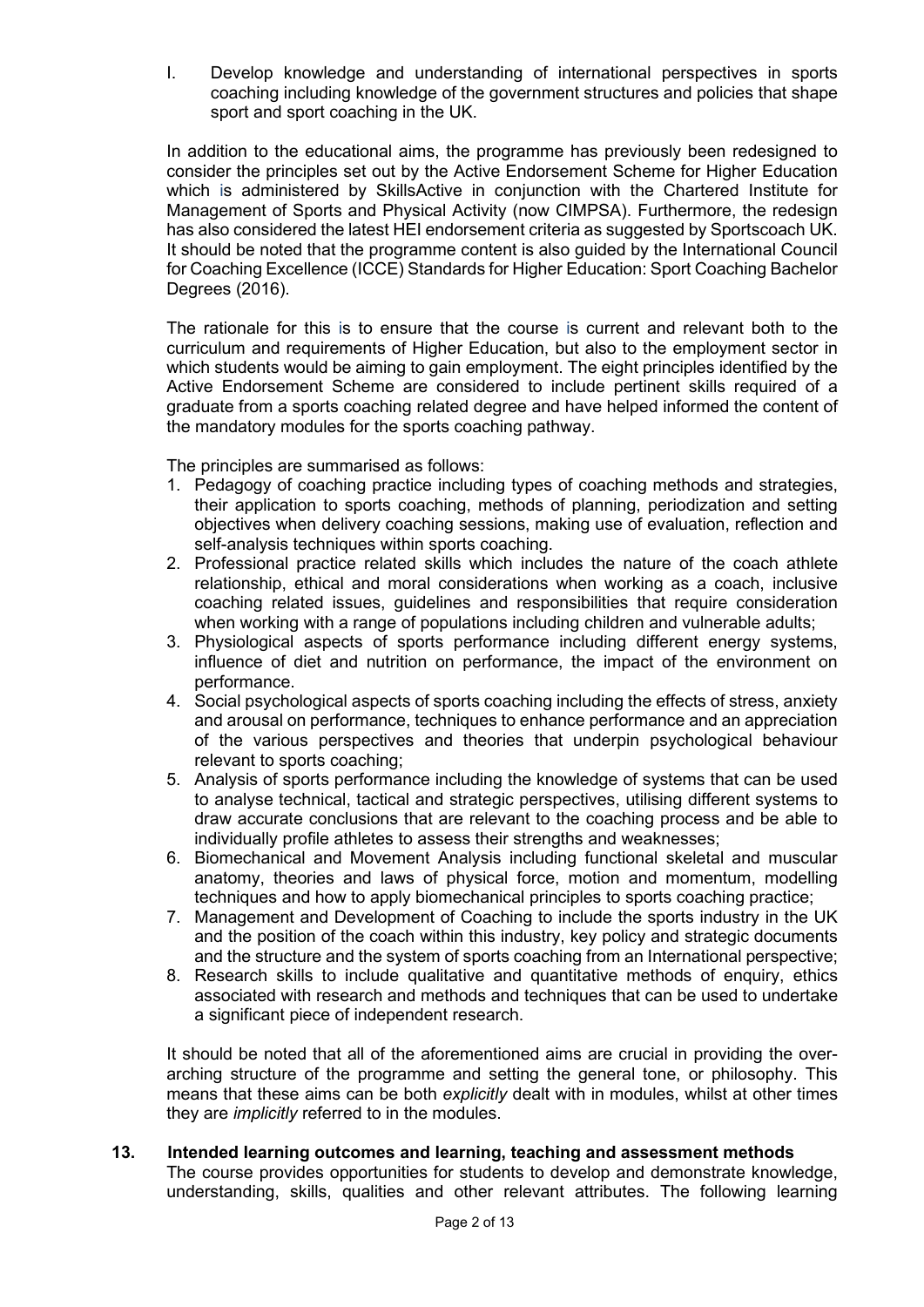outcomes have been informed by the Benchmark statements (see Section 6.18) and adapted according to the needs of this particular course.

*Table 2 knowledge and understanding outcomes for module code/s*

|           | <b>Knowledge and Understanding</b>                                                                                                                         |                                    |  |  |  |
|-----------|------------------------------------------------------------------------------------------------------------------------------------------------------------|------------------------------------|--|--|--|
| LO<br>no. | On successful completion of the named award, students will be<br>able to:                                                                                  | <b>Module</b><br>Code/s            |  |  |  |
| 1.        | Identify, explain and analyse key concepts, disciplines and<br>principles in the theoretical underpinnings of sports coaching.                             | <b>SPRT3050</b><br><b>SPRT2063</b> |  |  |  |
| 2.        | Demonstrate an understanding of the need for both a multi-<br>disciplinary and inter-disciplinary approach to the study and<br>practice of sports coaching | <b>SPRT3050</b><br>SPRT2063        |  |  |  |
| 3.        | Recognise and apply the key processes underpinning the<br>concept of inclusive coaching.                                                                   | SPRT2034<br><b>SPRT2056</b>        |  |  |  |
| $4_{-}$   | Identify, analyse and solve problems in sports coaching through<br>the utilisation of a wide range of observational and scientific<br>approaches.          | SPRT2063<br><b>SPRT3050</b>        |  |  |  |
| 5.        | Demonstrate an understanding of sports coaching through both<br>academic and professional reflective practice                                              | <b>SPRT2034</b>                    |  |  |  |

#### *Table 3 cognitive and intellectual skills outcomes for module code/s*

|                | <b>Cognitive and Intellectual skills</b>                                                                                                                                                             |                                    |
|----------------|------------------------------------------------------------------------------------------------------------------------------------------------------------------------------------------------------|------------------------------------|
| LO<br>no.      | On successful completion of the named award, students will be<br>able to:                                                                                                                            | <b>Module</b><br>Code/s            |
| 6.             | Develop fundamental research skills which will enable students<br>to critically reflect upon literature and coaching practice.                                                                       | <b>SPRT2065</b>                    |
| 7 <sub>1</sub> | Demonstrate the ability to critically analyse, assess and<br>evaluate a range of evidence for the construction of reasoned<br>arguments, problem solving, decision making and strategic<br>planning. | SPRT3050<br><b>SPRT3058</b>        |
| 8.             | Synthesise and interpret data to demonstrate a capacity for<br>creative and original insight into the issues relevant to the<br>coaching context.                                                    | <b>SPRT3068</b>                    |
| 9.             | Take responsibility for own learning and continuing professional<br>development (CPD).                                                                                                               | <b>SPRT2056</b><br><b>SPRT3058</b> |
| 10.            | Demonstrate an ability and understanding to the requirements<br>of coaching a diverse audience.                                                                                                      | <b>SPRT2034</b>                    |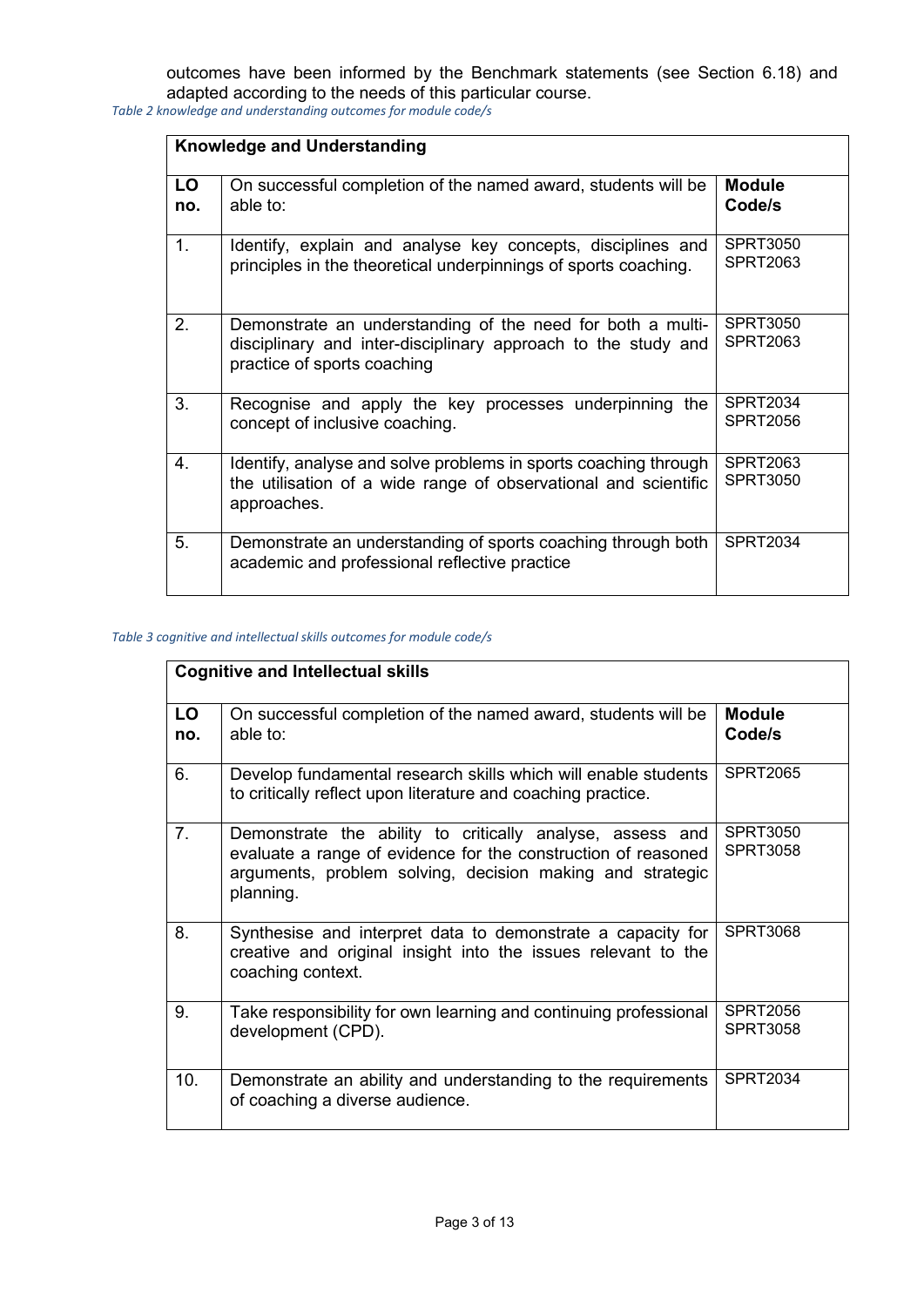|           | Skills and capabilities related to employability                                                                                                                                 |                             |  |  |  |
|-----------|----------------------------------------------------------------------------------------------------------------------------------------------------------------------------------|-----------------------------|--|--|--|
| LO<br>no. | On successful completion of the named award, students<br>will be able to:                                                                                                        | Module<br>Code/s            |  |  |  |
| 11.       | Plan, design, manage and evaluate practical activities<br>using appropriate data, techniques and procedures.                                                                     | SPRT2063<br><b>SPRT3068</b> |  |  |  |
| 12.       | Undertake work based learning fieldwork with due respect<br>for safety, risk assessment and other factors for<br>consideration when working in a coaching related<br>environment | <b>SPRT3058</b>             |  |  |  |
| 13.       | Demonstrate an understanding of the moral, ethical, safety<br>and legal issues and the. related legislation to coaching<br>practice                                              | <b>SPRT2034</b>             |  |  |  |
| 14.       | Display a critical insight into the changing nature of<br>inclusive sport coaching and the organisations and<br>partnerships directly or indirectly involved.                    | <b>SPRT2034</b><br>SPRT3050 |  |  |  |
| 15.       | Plan, design, execute and communicate a sustained piece<br>of independent intellectual work using appropriate<br>processes, media and reflective practice.                       | <b>SPRT3068</b>             |  |  |  |

#### *Table 5 transferable/key skills outcomes for module code/s*

|           | <b>Transferable/key skills</b>                                                                                                                         |                         |
|-----------|--------------------------------------------------------------------------------------------------------------------------------------------------------|-------------------------|
| LO<br>no. | On successful completion of the named award, students will be<br>able to:                                                                              | <b>Module</b><br>Code/s |
| 16.       | Develop the ability to plan, organise and manage academic and<br>applied learning                                                                      | <b>SPRT3068</b>         |
| 17.       | Develop the ability to self-appraise and reflect on practice.                                                                                          | <b>SPRT3058</b>         |
| 18.       | Engage effectively in team based problem solving activities and<br>exhibit inclusive leadership qualities in the achievement of<br>specified outcomes. | SPRT2056                |
| 19.       | Communicate information effectively utilising oral, written and<br>visual forms.                                                                       | SPRT2063                |
| 20.       | Develop numeracy, quantitative and ICT skills                                                                                                          | <b>SPRT2063</b>         |

## **Learning, teaching and assessment**

Students will engage in a series of taught sessions that will be delivered in an interactive manner. Many of these sessions will be tutor led in a lecture room and could be followed by a seminar session in a smaller group. These sessions will be undertaken in small groups and at times students will have been asked to complete a reading, practical or research task that will inform the forthcoming session. Students will develop their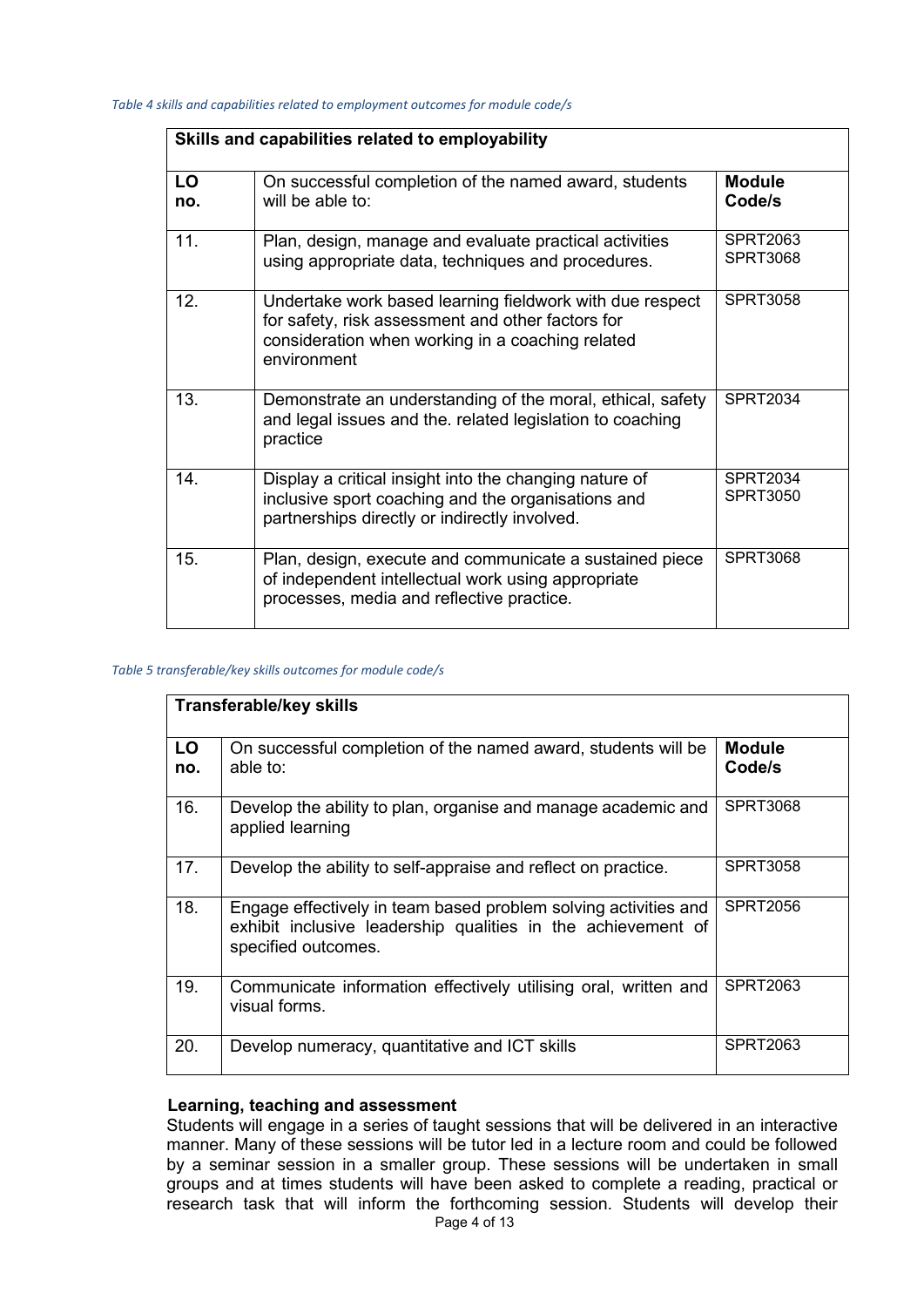knowledge and understanding of the Sports Coaching curriculum, values and beliefs, scientific disciplines, specific pedagogy and a range of generic learning and coaching principles. Students will be challenged to self-reflect on previous practice and future aspirations. Knowledge and understanding are assessed through a range of different assessment opportunities in each module.

A wide range of assessment is applied across the various modules including written and oral presentations, posters and reports as well as practical assessment in selected coaching modules. Students will develop their communication and presentation skills through the sharing of ideas, providing peer feedback, formal presentation of ideas, work placement and research tasks.

Students will develop the ability to self-appraise and reflect on their own strengths and weaknesses using tools such as video tutor and peer feedback. Summative feedback may be provided in written and/or tutorial feedback. Students will develop the ability to plan and manage learning in areas such as meeting deadlines for assessments, using tutorial support and liaising with Clubs and team coaching staff. Students will develop skills of camera technology and various ICT software packages to allow them to contribute to the coaching process and appreciate what is required when working in a coaching environment.

UW learning technologies and support are available for all modules and courses including the Blackboard VLE site. Pebblepad is used on selected modules and serves as a good vehicle for learners to record and store a range of work in relation to their coach development and undergraduate learning.

## **Teaching**

Students are taught through a combination of interactive seminars, lectures and practical activities. Interactive seminars take a variety of formats and are intended to enable the application of learning through discussion and small group activities, the interactive seminars enable the discussion and development of understanding of topics covered in lectures. Practical sessions are focused on developing subject specific skills and applied individual and group coaching delivery. Work-Based placements are also utilised within the course, with students undertaking a mandatory placement within Level 6 – enabling application of theory to practice, and an industry-relevant learning opportunity.

In addition, meetings with Personal Academic Tutors are scheduled on at least four occasions in the first year and three occasions in each of the other years of a course.

The University places emphasis on enabling students to develop the independent learning capabilities that will equip them for lifelong learning and future employment, as well as academic achievement. A mixture of independent study, teaching and academic support from Student Services and Library Services, and also the Personal Academic Tutoring system enables students to reflect on progress and build up a profile of skills, achievements and experiences that will help them to flourish and be successful.

## **Contact time**

For 2021/22, the majority of teaching sessions are face to face on campus. Lectures or lecture workshops for some modules will be delivered online either 'live' or prerecorded. Individual and small group tutorials will be arranged online as this has proven to be convenient and popular with students.

In a typical week students will have around 12-16 contact hours of teaching. The precise contact hours will depend on the optional modules selected and in the final year there is normally slightly less contact time in order to do more independent study.

Typically class contact time will be structured around: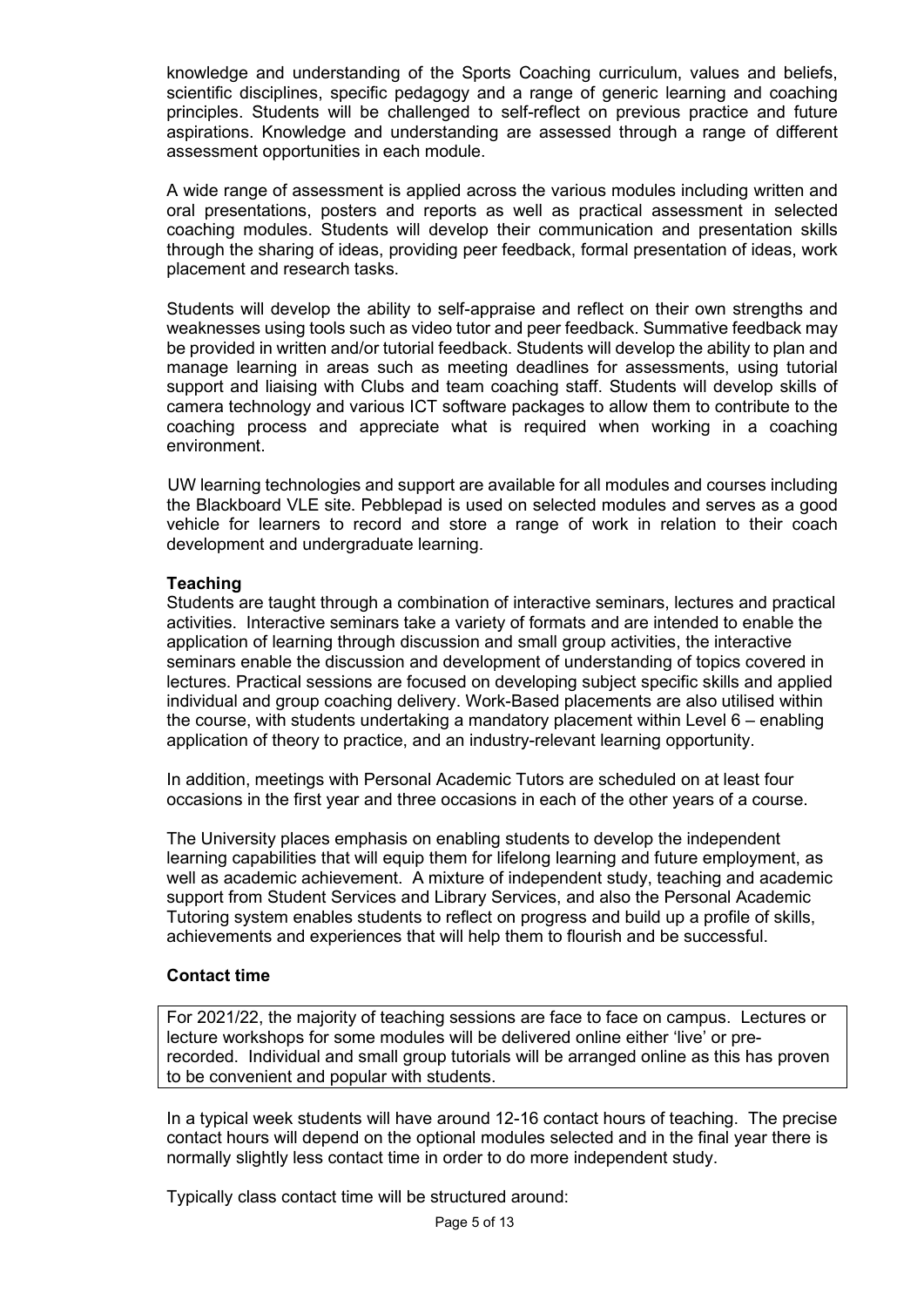- Practical Sessions
- Theoretical lectures
- Seminars (in small study groups)
- Module specific tutorials

## **Independent self-study**

In addition to the contact time, students are expected to undertake around 24-28 hours of personal self-study per week. Typically, this will involve completing online activities, reading journal articles and books, working on individual and/or group projects, undertaking research, preparing for assignments/assessments.

Independent learning is supported by a range of excellent learning facilities, including the Hive and library resources, the virtual learning environment, and extensive electronic learning resources.

## **Teaching staff**

Students will be taught by a teaching team whose expertise and knowledge are closely matched to the content of the modules on the course. The team includes senior academics, professional practitioners with industry experience, demonstrators and technical officers.

Teaching is informed by research and consultancy, and the majority of lecturers on the course have a higher education teaching qualification or are Fellows of the Higher Education Academy.

## **Assessment**

The course provides opportunities to test understanding and learning informally through the completion of practice or 'formative' assignments. Each module has one or more formal or 'summative' assessment which is graded and counts towards the overall module grade.

Assessment methods include written examinations and a range of coursework assessments such as essays, reports, portfolios, performance, presentations and a final year independent studies project.

The precise assessment requirements for an individual student in an academic year will vary according to the mandatory and optional modules taken, but a typical formal summative assessment pattern for each year of the course is:

Year 1: Written essays, paired and/or individual presentations, practical coaching episodes, multiple-choice exams

Year 2: Pebblepad Coaching Portfolio; essays, presentations, oral defence of work, practical coaching episodes, exams (module selection dependant)

Year 3: Reflective reports, essays, presentations, portfolios, practical coaching episodes, placement evidence and Research Project

## **14. Assessment strategy**

The assessment strategy is characterised by a heavy emphasis on formative assessment in the first year of study in order to provide students with the opportunity to use detailed feedback to inform subsequent work and develop competency in completing a range of different modes of summative assessment. The nature of the summative work also changes as students continue their studies. At Level 4 summative assessment will emphasis provision of knowledge and understanding which is then applied to a range of sports coaching disability scenarios at Level 5 and 6 in order to develop a range of transferable employability related skills. Students will also be guided to develop their practical coaching skills in sport disability to enable them to experience coaching their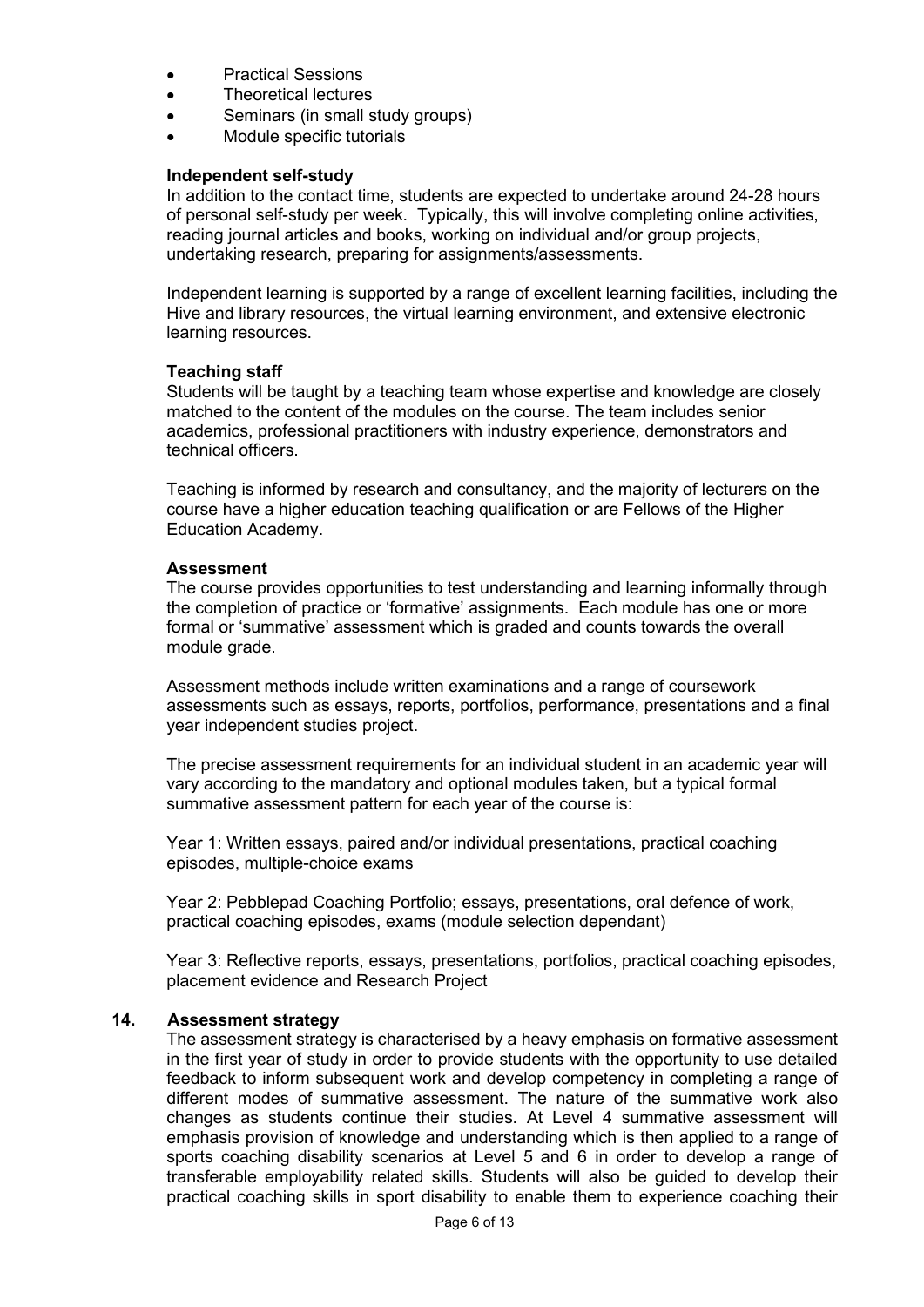peers at Level 4, through to small groups at Level 5 and then working with teams and other external participants from outside the University environment at Level 6.

# **15. Programme structures and requirements**

#### *Table 6 heading for course title*

## **Course Title: BSc Sports Coaching**

#### **Level 4**

*Table 7 award map for level 4 BSc (Hons) BSc Sports Coaching* 

| <b>Module</b><br>Code | <b>Module Title</b>                                        | <b>Credits</b><br>(Number) | <b>Status</b><br>(Mandatory<br>(M),<br>Optional<br>(O)<br><b>Single</b><br><b>Hons</b> | Pre-<br>requisites<br>(Code of<br>Module<br>required) | $Co-$<br>requisites/<br>exclusions<br>and other<br>notes* |
|-----------------------|------------------------------------------------------------|----------------------------|----------------------------------------------------------------------------------------|-------------------------------------------------------|-----------------------------------------------------------|
| <b>SPRT1024</b>       | Principles of Inclusive<br>Sports Coaching                 | 30                         | М                                                                                      | None                                                  | None                                                      |
| SPRT1041              | Scientific Principles in<br><b>Teaching and Coaching</b>   | 30                         | М                                                                                      | None                                                  | None                                                      |
| <b>SPRT1027</b>       | Adapted Physical Activity,<br><b>Sport and Disability</b>  | 15                         | M                                                                                      | None                                                  | None                                                      |
| <b>SPRT1036</b>       | Sports Coaching<br><b>Intrapersonal Skills</b>             | 15                         | M                                                                                      | None                                                  | None                                                      |
| <b>SPRT1005</b>       | Introduction to Motor<br>Learning and Skill<br>Acquisition | 15                         | O                                                                                      | None                                                  | None                                                      |
| <b>SPRT1043</b>       | Physical Activity, Health<br>and Games                     | 15                         | O                                                                                      | None                                                  | None                                                      |
| <b>LANG XXX</b>       | Optional modules offered by<br>the Language Centre         | 15/30                      | O                                                                                      | N/A                                                   | N/A                                                       |

## **Single Honours Requirements at Level 4**

Students must take 120 credits in total drawn from the table above to include 90 credits from all mandatory modules SPRT1024 Principles of Inclusive Sports Coaching, SPRT1041 Scientific Principles in Teaching and Coaching, SPRT1027 Adapted Physical Activity, Sport and Disability, SPRT1036 Sports Coaching Intrapersonal Skills and optional modules - which can include up to 15/30 credits drawn from a range of Language Centre modules in: Academic English for native and non-native speakers of English; Modern Foreign Languages; and Teaching English as a Foreign Language (TEFL). Details of the available Language Centre modules can be found on the Language Centre website: [http://www.worcester.ac.uk/your-home/language-centre-module-options.html.](http://www.worcester.ac.uk/your-home/language-centre-module-options.html)

#### **Level 5**

*Table 8 award map for level 4 BSc (Hons) BSc Sports Coaching* 

| <b>Module</b><br>Code | <b>Module Title</b>               | <b>Credits</b><br>(Numbe | <b>Status</b><br>(Mandatory<br>(M)<br>or Optional<br>(O)) | <b>Pre-requisites (Code</b><br>of Module required) | $Co-$<br>requisite<br>s/<br>exclusio<br>ns and<br>other<br>notes* |
|-----------------------|-----------------------------------|--------------------------|-----------------------------------------------------------|----------------------------------------------------|-------------------------------------------------------------------|
| <b>SPRT2034</b>       | Coaching Pedagogy<br>and Practice | 30                       | M                                                         | SPRT1024                                           | None                                                              |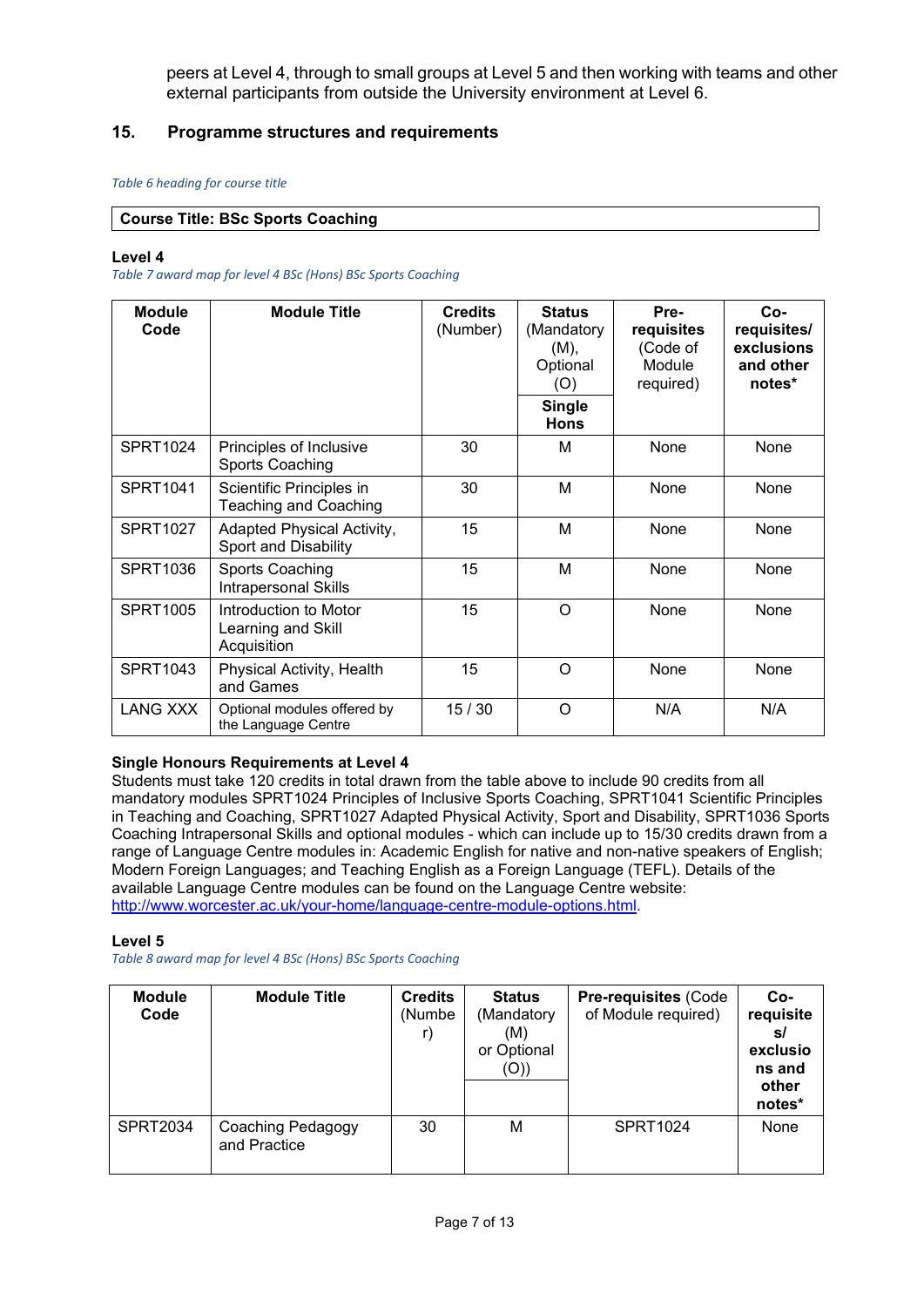| <b>SPRT2063</b>     | <b>Advanced Scientific</b><br>Principles in Teaching<br>and Coaching | 30    | M        | <b>SPRT1041</b> | None |
|---------------------|----------------------------------------------------------------------|-------|----------|-----------------|------|
| <b>SPRT2065</b>     | <b>Creating Successful</b><br>Research                               | 15    | M        | None            | None |
| <b>SPRT2056</b>     | <b>Sports Coaching</b><br>Interpersonal Skills                       | 15    | M        | SPRT1036        | None |
| <b>SPRT2057</b>     | Contemporary issues in<br>Sport                                      | 15    | $\Omega$ | None            | None |
| <b>SPRT2058</b>     | Performance Analysis                                                 | 15    | $\Omega$ | None            | None |
| <b>SPRT2037</b>     | <b>Sport and Disability</b>                                          | 15    | O        | <b>SPRT1027</b> | None |
| <b>SPRT2060</b>     | Introduction to Strength<br>& Conditioning                           | 15    | Ω        | <b>SPRT1041</b> | None |
| LANG<br><b>XXXX</b> | Optional modules offered<br>by the Language Centre                   | 15/30 | Ω        | N/A             | N/A  |

## **Single Honours Requirements at Level 5**

Students must take 120 credits in total drawn from the table above to include 90 credits from all mandatory modules SPRT2034 Coaching Pedagogy and Practice, SPRT2063 Advanced Scientific Principles in Teaching and Coaching, SPRT2065 Creating Successful Research, SPRT2056 Sports Coaching Interpersonal Skills and optional modules - which can include up to 15/30 credits drawn from a range of Language Centre modules in: Academic English for native and non-native speakers of English; Modern Foreign Languages; and Teaching English as a Foreign Language (TEFL). Details of the available Language Centre modules can be found on the Language Centre website: [http://www.worcester.ac.uk/your-home/language-centre-module-options.html.](http://www.worcester.ac.uk/your-home/language-centre-module-options.html)

#### **Level 6**

*Table 9 award map for level 4 BSc (Hons) BSc Sports Coaching* 

| <b>Module</b><br>Code | <b>Module Title</b>                                            | <b>Credits</b><br>(Number) | <b>Status</b><br>(Mandatory<br>(M)<br>or Optional<br>(O))<br><b>Single</b><br><b>Hons</b> | <b>Pre-requisites</b><br>(Code of<br>Module<br>required) | $Co-$<br>requisites/<br>exclusions<br>and other<br>notes* |
|-----------------------|----------------------------------------------------------------|----------------------------|-------------------------------------------------------------------------------------------|----------------------------------------------------------|-----------------------------------------------------------|
| <b>SPRT3068</b>       | Independent Research<br>Project in Sports<br>Coaching          | 30                         | м                                                                                         | <b>SPRT2065</b>                                          | None                                                      |
| <b>SPRT3058</b>       | <b>Professional Placement</b>                                  | 30                         | М                                                                                         | None                                                     | None                                                      |
| <b>SPRT3050</b>       | <b>Advanced Coaching</b><br>Pedagogy and Practice              | 15                         | М                                                                                         | <b>SPRT2034</b>                                          | None                                                      |
| <b>SPRT3006</b>       | The Sport Entrepreneur                                         | 15                         | O                                                                                         | None                                                     | None                                                      |
| <b>SPRT3009</b>       | Group Dynamics in<br>Sport                                     | 15                         | $\circ$                                                                                   | None                                                     | None                                                      |
| <b>SPRT3011</b>       | <b>Applied Performance</b><br>Analysis                         | 15                         | $\Omega$                                                                                  | <b>SPRT2058</b>                                          | None                                                      |
| <b>SPRT3026</b>       | The Developing Child in<br>Sport                               | 15                         | $\circ$                                                                                   | None                                                     | None                                                      |
| <b>SPRT3063</b>       | <b>Analysing Social Issues</b><br>in Sport                     | 15                         | $\circ$                                                                                   | <b>SPRT2057</b>                                          | None                                                      |
| SPRT3041              | Contemporary issues in<br>disability sports<br>coaching and PE | 15                         | O                                                                                         | <b>SPRT2037</b>                                          | None                                                      |

**Single Honours Requirements at Level 6**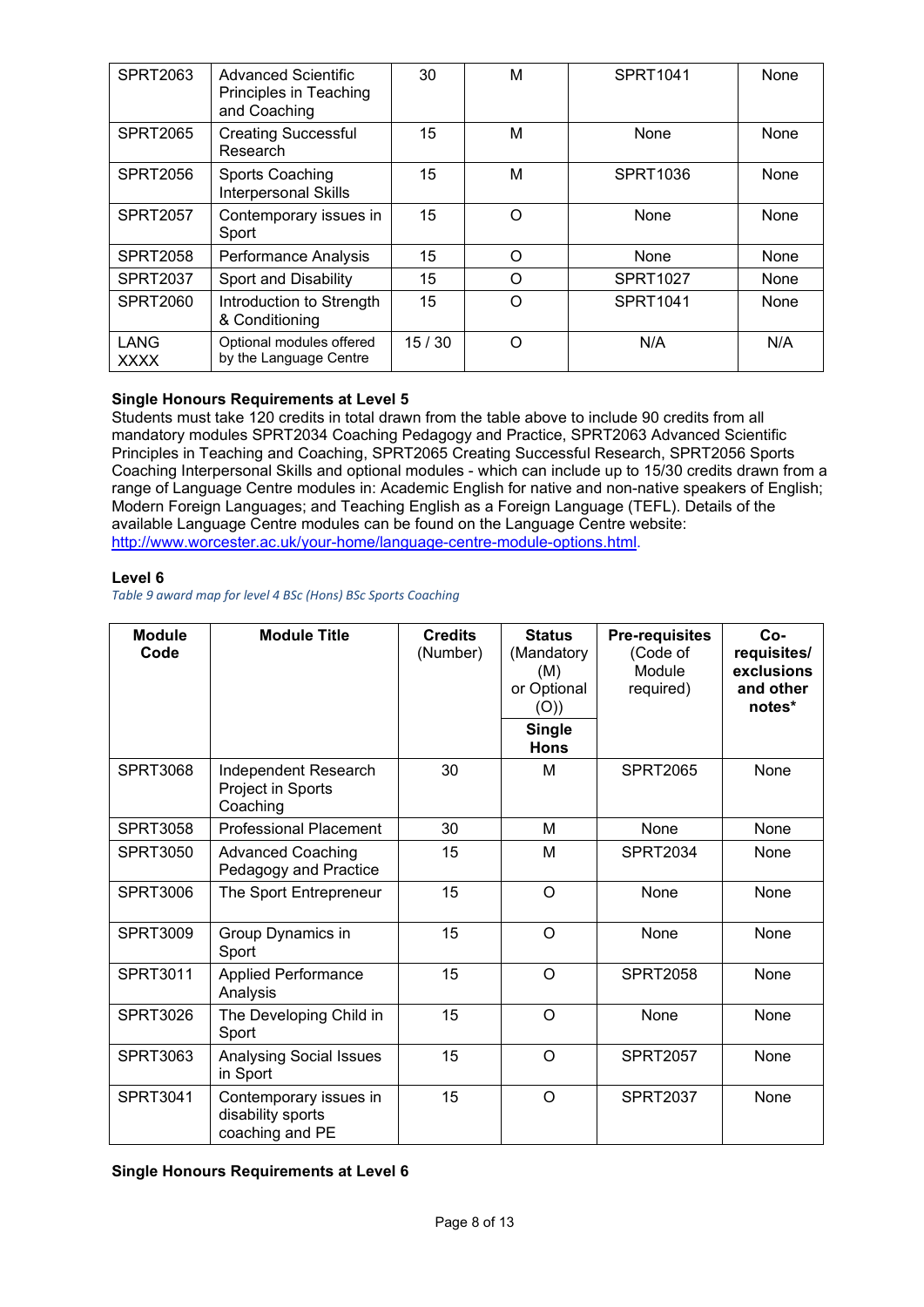Students must take 120 credits in total drawn from the table above to include all mandatory modules SPRT3068 Independent Project in Sports Coaching, SPRT3058 Professional Placement, SPRT3050 Advanced Coaching Pedagogy and Practice.

# **16. QAA and professional academic standards and quality**

This course makes reference to the [Events, Hospitality, Leisure, Sport and Tourism](https://www.qaa.ac.uk/docs/qaa/subject-benchmark-statements/subject-benchmark-statement-events-leisure-sport-tourism.pdf?sfvrsn=c339c881_11)  [November 2019](https://www.qaa.ac.uk/docs/qaa/subject-benchmark-statements/subject-benchmark-statement-events-leisure-sport-tourism.pdf?sfvrsn=c339c881_11) subject benchmark statements.

The Sport Benchmark statements include five subject areas which are stated as being 'broadly concerned with sport'. These areas relate to the:

- 1. Human responses and adaptations to sport and exercise
- 2. The performance of sport and exercise and its enhancement, monitoring and analysis.
- 3. Health-related and disease management aspects of exercise and physical activity
- 4. Historical, social, political, economic and cultural diffusion, distribution and impact of sport.
- 5. Policy, planning, management and delivery of sporting opportunities.

These five sport benchmark areas vary in relation to their relevancy to three key types of sport related degrees, which are *sport coaching*, *sport studies* and *sport management*. These diverse degree pathways should "normally" embrace at least one or two of the previously noted sport benchmark subject areas.

While, to some extent, students could be exposed to all areas during the completion of their studies, in the context of the Sports Coaching course the primary focus is given to the subject benchmark areas of 1, 2 and 5.

Common to all modules is the opportunity to learn through the integration of theory with practice. Although students are expected to engage with a challenging and suitable range of theories, concepts and principles, the applied context within which a student learns is a driver for our degree.

This award is located at level 6 of the FHEQ.

# **17. Support for students**

# **Personal Academic Tutor System**

Each student will be allocated a Personal Academic Tutor (whenever possible from within the Course Team). Students will be given an opportunity to meet with their personal academic tutor during the induction sessions. The intention behind the system is that the student and tutor will develop a close working relationship, so a clear picture of the student's progress is developed throughout the course. The personal academic tutor will be able to offer both academic and pastoral advice and should be the main contact throughout the course.

The Personal Academic Tutor will encourage the student to take responsibility for their own personal and professional development planning. Structured face-to-face and online support typically covers the following:

- Awareness of strengths and weaknesses
- A clear vision of what the student wants to achieve through HE study
- Greater understanding of how study in the discipline area at the University can help the student towards their goals
- Responsibility for choices in modules, work and social life
- A reflective approach to all the feedback students receive on their work
- A sense and a record of progression and achievement in the development of subject, generic skills and attributes (qualities)
- An ability to use this greater awareness to articulate the benefits of the students' HE experience to others including employers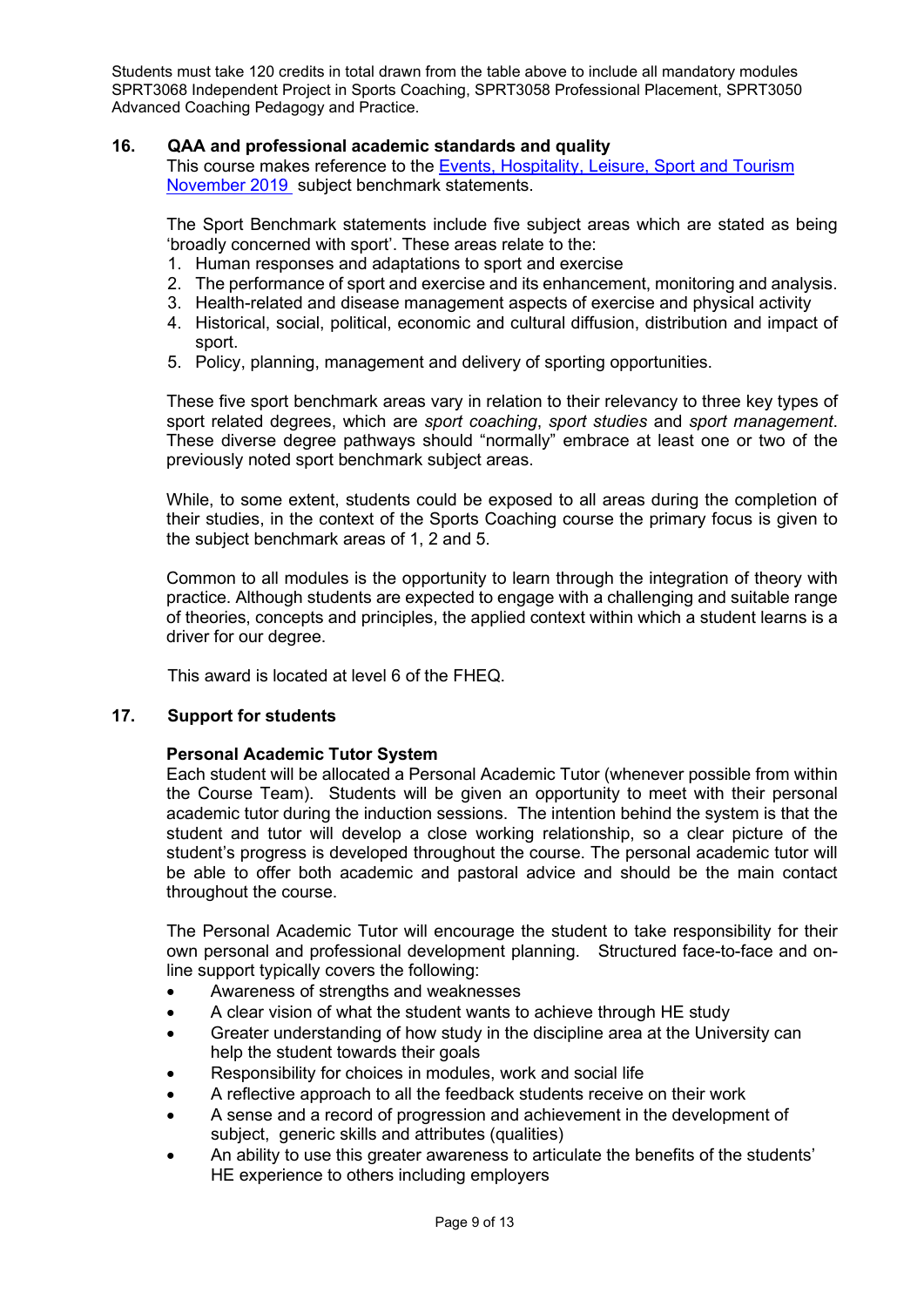The Personal Academic Tutor will also:

- Respond to the student's requests for support and help with problems which affect academic work either at subject level or by referral to other University facilities
- Provide information for and assist in the drafting of the University reference.

Students should meet their Personal Academic Tutor four times a year for first year tutees and three times for other years, although occasionally students may also need to contact their tutor at other times, particularly if the student is experiencing problems.

The following guidance and support structure is in place for students to answer all queries related to student life, including the Disability and Dyslexia Service: *<https://www2.worc.ac.uk/firstpoint/> <https://www.worcester.ac.uk/life/help-and-support/services-for-students/home.aspx> <https://www2.worc.ac.uk/disabilityanddyslexia/>*

## **18. Admissions**

## **Admissions policy**

Our policy is to offer a place to any student that we deem to be capable of success and who is likely to substantially benefit from the programme. We support the University's mission statement of *increasing access, widening participation and assisting students to achieve their potential.*

## **Entry requirements**

The normal minimum entry requirement for undergraduate degree courses is the possession of 4 GCSEs (Grade C/4 or above to include Maths and English) and a minimum of 2 A Levels (or equivalent Level 3 qualifications).

The current UCAS Tariff requirements for entry to this course are published in the prospectus and on the UW website<https://www.worc.ac.uk/journey/a-z-of-courses.html>

See [Admissions Policy](http://www.worcester.ac.uk/registryservices/documents/AdmissionsPolicy.pdf) for other acceptable qualifications.

International students may apply for this course through the University of Worcester International College (UWIC) programme. Students who successfully complete UWIC Stage 1 will progress to UWIC Stage 2 Integrated Level 4 Programme which involves completing 120 credits of University of Worcester modules as set out in the award map in section 15, plus a year-long study skills programme with UWIC. Students will be required to successfully complete the UWIC study skills programme in addition to meeting the University requirements for progression to Level 5.

# **Disclosure and Barring Service (DBS) requirements**

An enhanced disclosure is required for this course.

## **Recognition of Prior Learning**

Details of acceptable Level 3 qualifications, policy in relation to mature students or applicants with few or no formal qualifications can be found in the prospectus or on the University webpages. Information on eligibility for recognition of prior learning for the purposes of entry or advanced standing is also available from the University webpages or from the Registry Admissions Office (01905 855111).

Further information on Recognition of Prior Learning can be found at <https://www2.worc.ac.uk/registryservices/>

## **Admissions procedures**

Full-time applicants apply through UCAS *(C601)* Part-time applicants apply directly to University of Worcester (UW)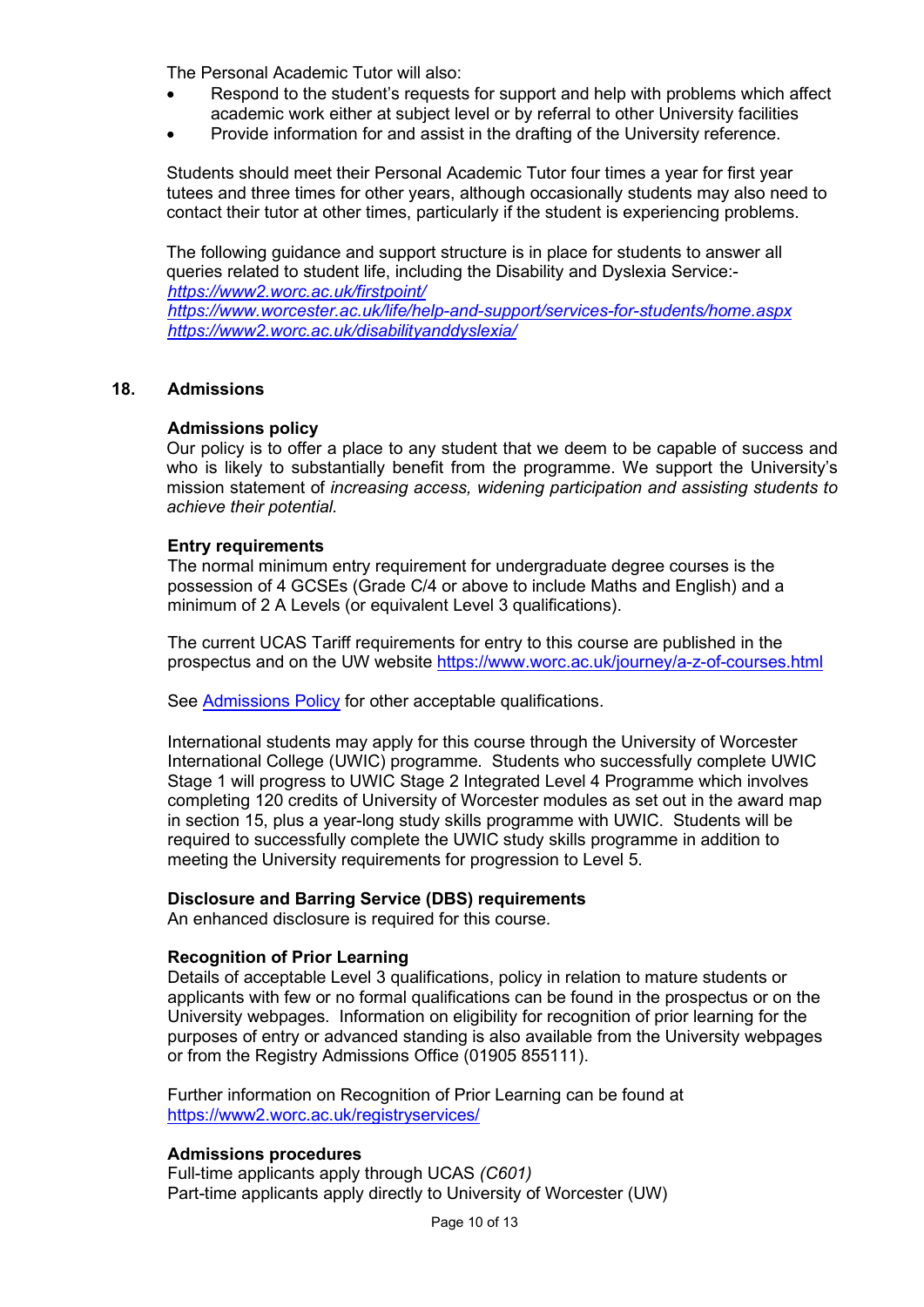# **Admissions/selection criteria**

Prospective students should apply through UCAS and all applications will be considered by the Course Leader / Admissions Tutor. The decision to offer a place will be based on a candidate's ability to demonstrate enthusiasm for the subject, commitment to study and the academic capability to succeed on the Course.

## **19. Regulation of assessment**

# **The course operates under the University's [Taught Courses Regulatory](http://www.worcester.ac.uk/registryservices/documents/TaughtCoursesRegulatoryFramework.pdf)  [Framework](http://www.worcester.ac.uk/registryservices/documents/TaughtCoursesRegulatoryFramework.pdf)**

## **Requirements to pass modules**

- Modules are assessed using a variety of assessment activities which are detailed in the module specifications.
- The minimum pass mark is D- for each module.
- Students are required to submit all items of assessment in order to pass a module, and in some modules, a pass mark in each item of assessment may be required.
- Full details of the assessment requirements for a module, including the assessment criteria, are published in the module outline.

## **Submission of assessment items**

- Students who submit course work late but within 7 days (one week) of the due date will have work marked, but the grade will be capped at D- unless an application for mitigating circumstances is accepted.
- Students who submit work later than 7 days (one week) of the due date will not have work marked unless they have submitted a valid claim of mitigating circumstances.
- For full details of submission regulations please see the Taught Courses Regulatory Framework.

## **Retrieval of failure**

- Students are entitled to resit failed assessment items for any module that is awarded a fail grade.
- Reassessment items that are passed are capped at D-.
- If a student is unsuccessful in the reassessment, they have the right to retake the module (or, in some circumstances, take an alternative module); the module grade for a re-taken module is capped at D-.
- A student will be notified of the reassessment opportunities in the results notification issued via the secure student portal (SOLE). It is the student's responsibility to be aware of and comply with any reassessments.

## **Requirements for Progression**

- A student will be permitted to progress from Level 4 to Level 5 if, by the time of the reassessment Board of Examiners, they have passed at least 90 credits at Level 4. Outstanding Level 4 credits must normally be studied in the following academic year.
- A student will be permitted to progress from Level 5 to Level 6 if, by the time of the reassessment Board of Examiners, they have passed at least 210 credits, including 90 credits at Level 5. Outstanding Level 5 credits must normally be studied in the following academic year.
- A student who, by the time of the reassessment Board of Examiners, has failed 90 credits or more (after exhausting all reassessment opportunities) during the academic year, will have their registration with the University terminated
- If a student has not passed at least 90 credits by the reassessment Board of Examiners, the student is not permitted to progress to the next level and will be required to either complete outstanding reassessment or retake the failed modules the following academic year. Students will be able to carry forward any passed modules.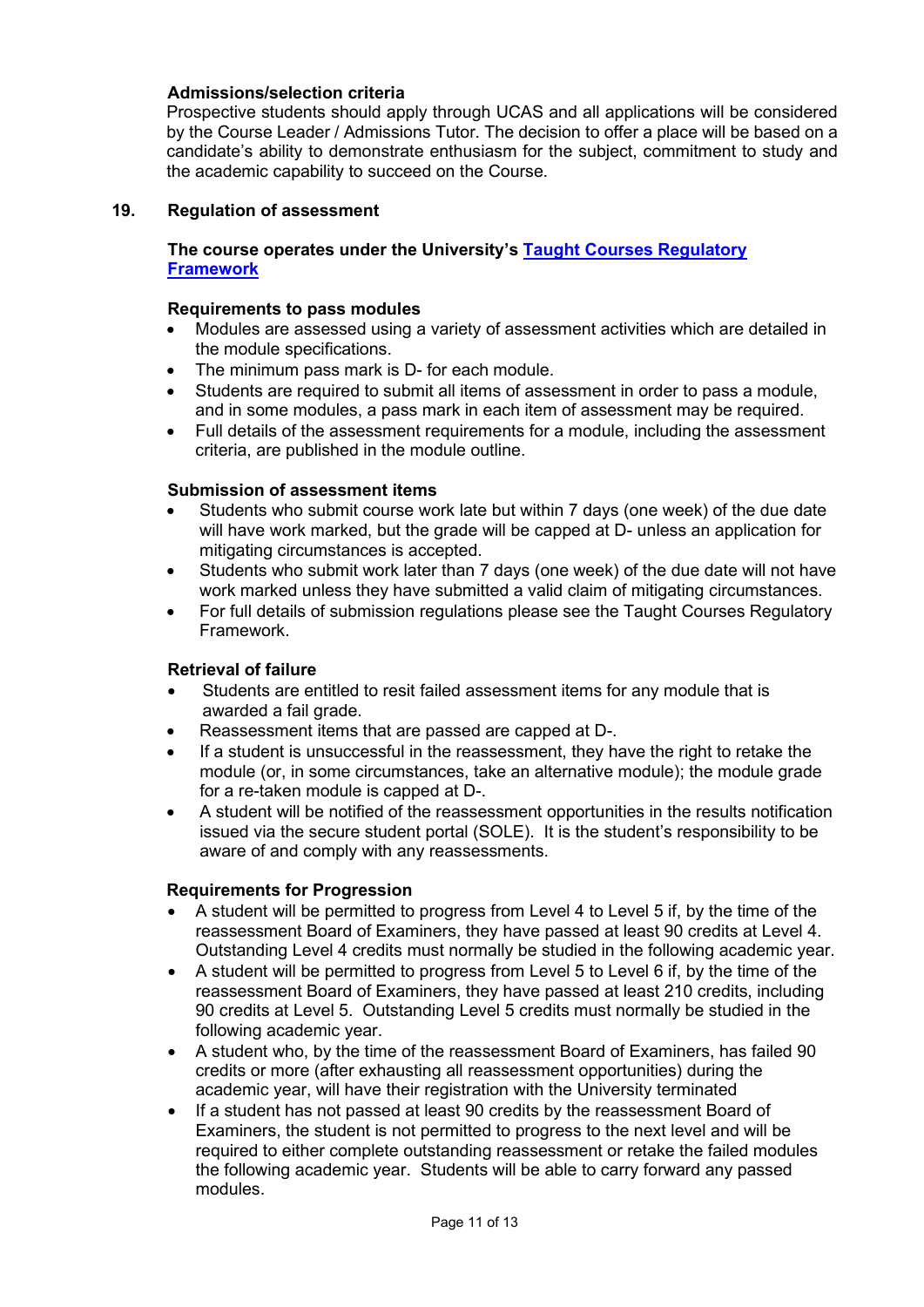• For students following the UWIC pathway see section 18 above.

| Award                    | <b>Requirement</b>                                                                                               |
|--------------------------|------------------------------------------------------------------------------------------------------------------|
| Certificate of Higher    | In order to be eligible for the exit award of Certificate in                                                     |
| <b>Education Cert HE</b> | Higher Education in the named subject/area of study, a<br>student must have passed at least 120 credits in total |
| <b>Sports Coaching</b>   | including the mandatory modules for level 4 of the<br>award as specified on the award map.                       |
| Diploma of Higher        | In order to be eligible for the exit award of Diploma in                                                         |
| <b>Education DipHE</b>   | Higher Education in the named subject/area of study, a<br>student must have passed at least 240 credits in total |
| <b>Sports Coaching</b>   | including the mandatory modules for level 4 and level 5<br>of the award as specified on the award map.           |
| Degree (non-honours)     | Passed a minimum of 300 credits with at least 90<br>credits at Level 5 or higher and a minimum of 60             |
| <b>Sports Coaching</b>   | credits at Level 6, including the mandatory modules for                                                          |
|                          | Level 5 and Level 6 of the award (not the Independent<br>Study module) as specified on the award map.            |
|                          |                                                                                                                  |
| Degree with honours      | Passed a minimum of 360 credits with at least 90<br>credits at Level 5 or higher and a minimum of 120            |
| <b>Sports Coaching</b>   | credits at Level 6, as specified on the award map.                                                               |

# **Requirements for Awards**

# **Classification**

The honours classification will be determined by whichever of the following two methods results in the higher classification.

- Classification determined on the profile of the best grades from 60 credits attained at Level 5 and the best grades from 120 credits at Level 6. Level 5 and Level 6 grades count equally in the profile.
- Classification determined on the profile of the best grades from 120 credits attained at Level 6 only

For further information on honours degree classification, see the [Taught Courses](http://www.worcester.ac.uk/registryservices/documents/TaughtCoursesRegulatoryFramework.pdf)  [Regulatory Framework.](http://www.worcester.ac.uk/registryservices/documents/TaughtCoursesRegulatoryFramework.pdf)

# **20. Graduate destinations, employability and links with employers**

# **Graduate destinations**

Sports Coaching graduates have gone on to gain employment in the following areas: Sport Community coaching (including disability coaching career opportunities); Sport performance coaching; Sport Development officers; Sports Marketing; Performance Analysis; PE teaching; Armed forces & Police; Coaching business start-up; Graduate level employment in the Private, public and voluntary sectors.

# **Student employability**

This degree provides studnets with an excellent foundation for a wide range of careers, including: sports development and management, sports coaching, fitness instructor, match and performance analysts, teaching, research, the armed forces and public services

Alongside the degree, students will also have the chance to work towards coaching and industry qualifications. There are opportunities for students at UW to access a wide range of relevant vocational sports coaching qualifications in sports such as football, handball, hockey, netball, ultimate frisbee, athletics, tennis, fitness diplomas comprising level 2 and 3 awards for students interested in developing a career in the fitness industry, officiating,